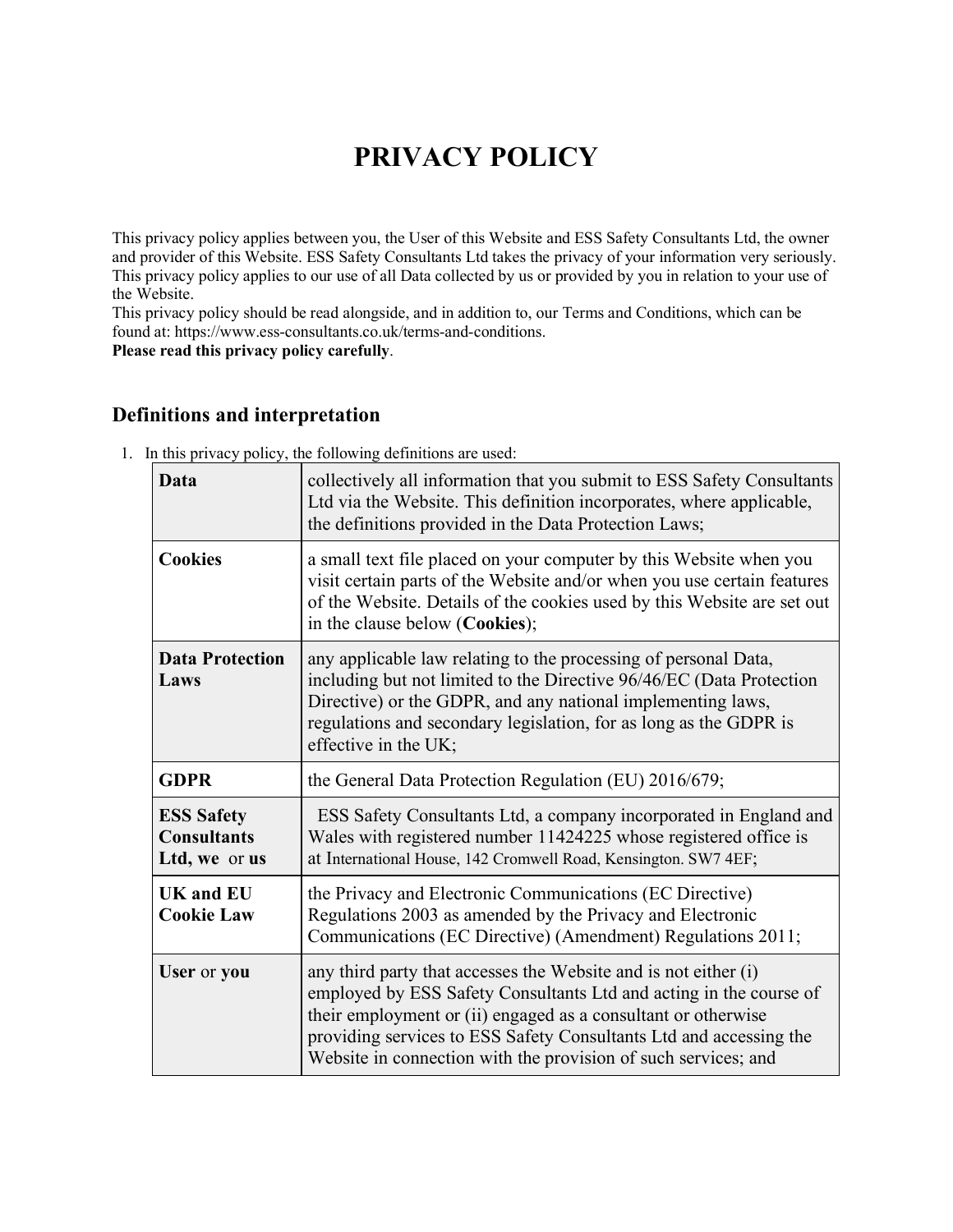| Website | the website that you are currently using, https://ess-consultants.co.uk, |
|---------|--------------------------------------------------------------------------|
|         | and any sub-domains of this site unless expressly excluded by their      |
|         | own terms and conditions.                                                |

- 2. In this privacy policy, unless the context requires a different interpretation:
	- a. the singular includes the plural and vice versa.
	- b. references to sub-clauses, clauses, schedules or appendices are to sub-clauses, clauses, schedules or appendices of this privacy policy.
	- c. a reference to a person includes firms, companies, government entities, trusts and partnerships.
	- d. "including" is understood to mean "including without limitation";
	- e. reference to any statutory provision includes any modification or amendment of it.
	- f. the headings and sub-headings do not form part of this privacy policy.

#### **Scope of this privacy policy**

- 3. This privacy policy applies only to the actions of ESS Safety Consultants Ltd and Users with respect to this Website. It does not extend to any websites that can be accessed from this Website including, but not limited to, any links we may provide to social media websites.
- 4. For purposes of the applicable Data Protection Laws, ESS Safety Consultants Ltd is the "data controller". This means that ESS Safety Consultants Ltd determines the purposes for which, and the manner in which, your Data is processed.

#### **Data collected**

- 5. We may collect the following Data, which includes personal Data, from you:
	- a. name;
	- b. contact Information such as email addresses and telephone numbers;
	- c. student email address, name and address;

in each case, in accordance with this privacy policy.

#### **How we collect Data**

- 6. We collect Data in the following ways:
	- a. data is given to us by you ; and
	- b. data is collected automatically.

#### **Data that is given to us by you**

- 7. ESS Safety Consultants Ltd will collect your Data in a number of ways, for example:
	- a. when you contact us through the Website, by telephone, post, e-mail or through any other means;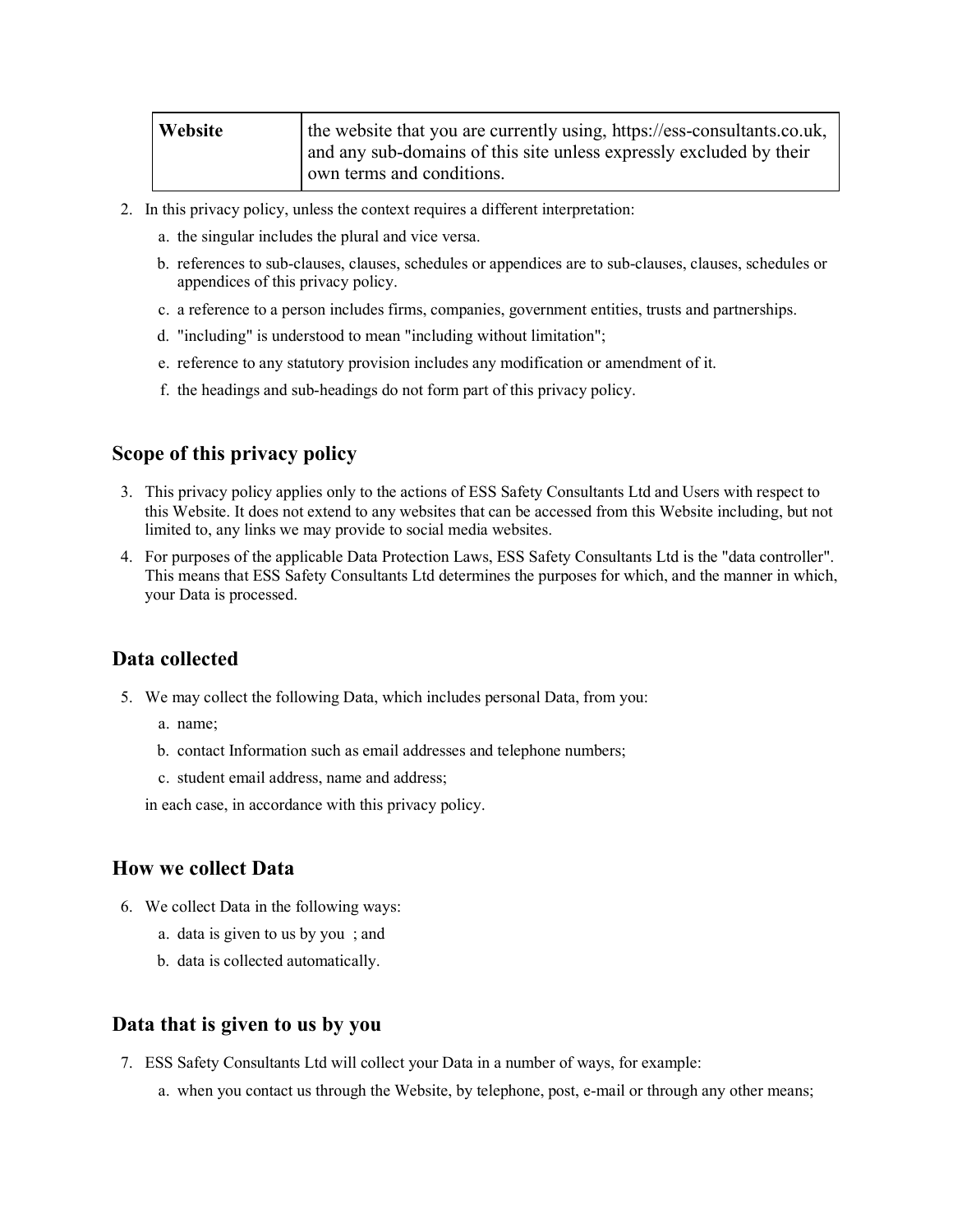- b. when you register with us and set up an account to receive our products/services;
- c. when you make payments to us, through this Website or otherwise;
- in each case, in accordance with this privacy policy.

#### **Data that is collected automatically**

- 8. To the extent that you access the Website, we will collect your Data automatically, for example:
	- a. we automatically collect some information about your visit to the Website. This information helps us to make improvements to Website content and navigation, and includes your IP address, the date, times and frequency with which you access the Website and the way you use and interact with its content.
	- b. we will collect your Data automatically via cookies, in line with the cookie settings on your browser. For more information about cookies, and how we use them on the Website, see the section below, headed "Cookies".

#### **Our use of Data**

9. Any or all of the above Data may be required by us from time to time in order to provide you with the best possible service and experience when using our Website. Specifically, Data may be used by us for the following reasons:

a. internal record keeping;

in each case, in accordance with this privacy policy.

- 10. We may use your Data for the above purposes if we deem it necessary to do so for our legitimate interests. If you are not satisfied with this, you have the right to object in certain circumstances (see the section headed "Your rights" below).
- 11. When you register with us and set up an account to receive our services, the legal basis for this processing is the performance of a contract between you and us and/or taking steps, at your request, to enter into such a contract.

#### **Who we share Data with**

12. We may share your Data with the following groups of people for the following reasons: a. ESS Safety Consultants Ltd - for the purposes of student grading and certification. in each case, in accordance with this privacy policy.

#### **Keeping Data secure**

- 13. We will use technical and organisational measures to safeguard your Data, for example:
	- a. access to your account is controlled by a password and a user name that is unique to you.
	- b. we store your Data on secure servers.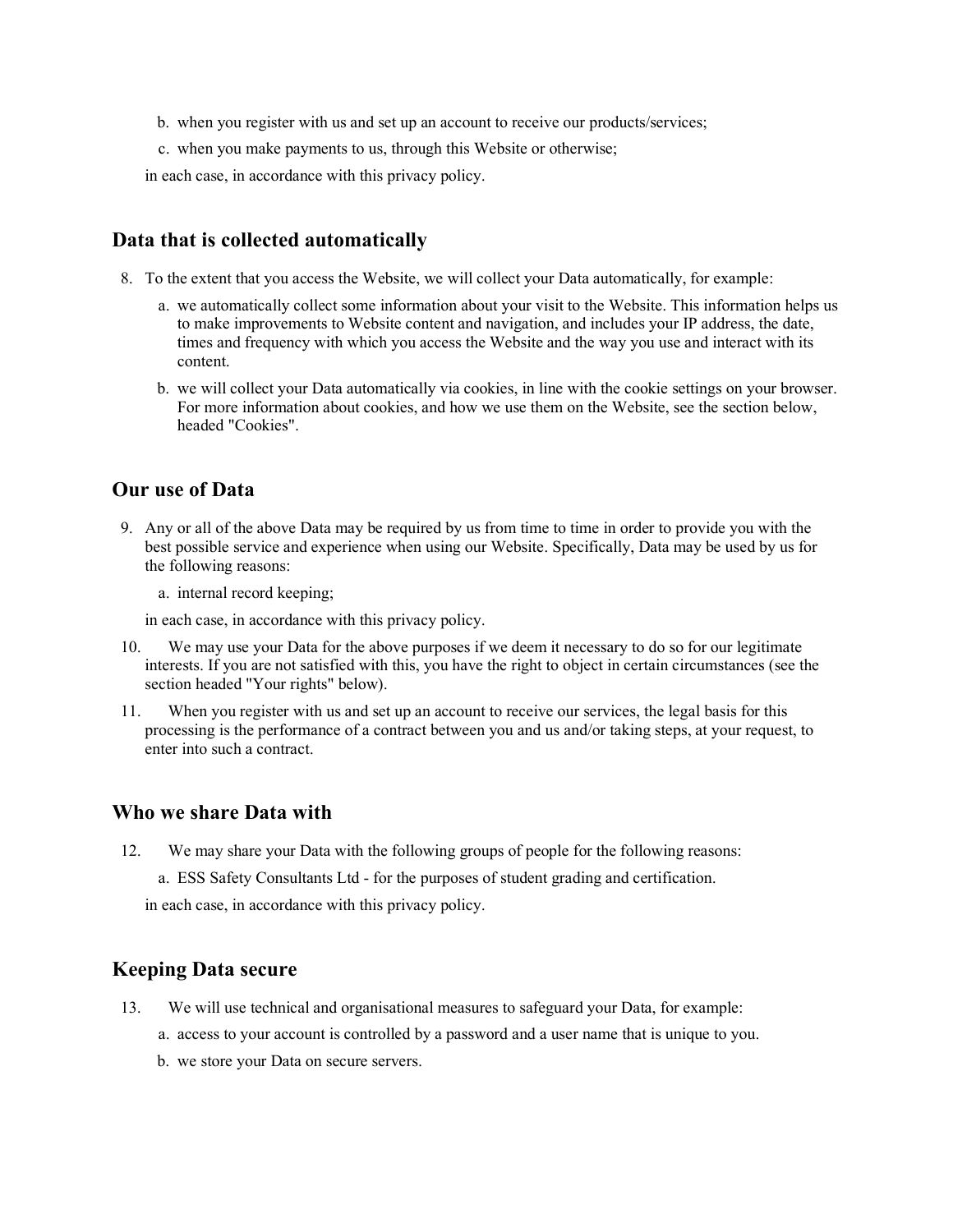- 14. Technical and organisational measures include measures to deal with any suspected data breach. If you suspect any misuse or loss or unauthorised access to your Data, please let us know immediately by contacting us via this e-mail address: info@ess-consultants.co.uk.
- 15. If you want detailed information from Get Safe Online on how to protect your information and your computers and devices against fraud, identity theft, viruses and many other online problems, please visit www.getsafeonline.org. Get Safe Online is supported by HM Government and leading businesses.

### **Data retention**

- 16. Unless a longer retention period is required or permitted by law, we will only hold your Data on our systems for the period necessary to fulfil the purposes outlined in this privacy policy or until you request that the Data be deleted.
- 17. Even if we delete your Data, it may persist on backup or archival media for legal, tax or regulatory purposes.

## **Your rights**

- 18. You have the following rights in relation to your Data:
	- a. **Right to access** the right to request (i) copies of the information we hold about you at any time, or (ii) that we modify, update or delete such information. If we provide you with access to the information, we hold about you, we will not charge you for this, unless your request is "manifestly unfounded or excessive." Where we are legally permitted to do so, we may refuse your request. If we refuse your request, we will tell you the reasons why.
	- b. **Right to correct** the right to have your Data rectified if it is inaccurate or incomplete.
	- c. **Right to erase** the right to request that we delete or remove your Data from our systems.
	- d. **Right to restrict our use of your Data** the right to "block" us from using your Data or limit the way in which we can use it.
	- e. **Right to data portability** the right to request that we move, copy or transfer your Data.
	- f. **Right to object** the right to object to our use of your Data including where we use it for our legitimate interests.
- 19. To make enquiries, exercise any of your rights set out above, or withdraw your consent to the processing of your Data (where consent is our legal basis for processing your Data), please contact us via this e-mail address: info@ess-training.co.uk.
- 20. If you are not satisfied with the way a complaint you make in relation to your Data is handled by us, you may be able to refer your complaint to the relevant data protection authority. For the UK, this is the Information Commissioner's Office (ICO). The ICO's contact details can be found on their website at https://ico.org.uk/.
- 21. It is important that the Data we hold about you is accurate and current. Please keep us informed if your Data changes during the period for which we hold it.

#### **Links to other websites**

22. This Website may, from time to time, provide links to other websites. We have no control over such websites and are not responsible for the content of these websites. This privacy policy does not extend to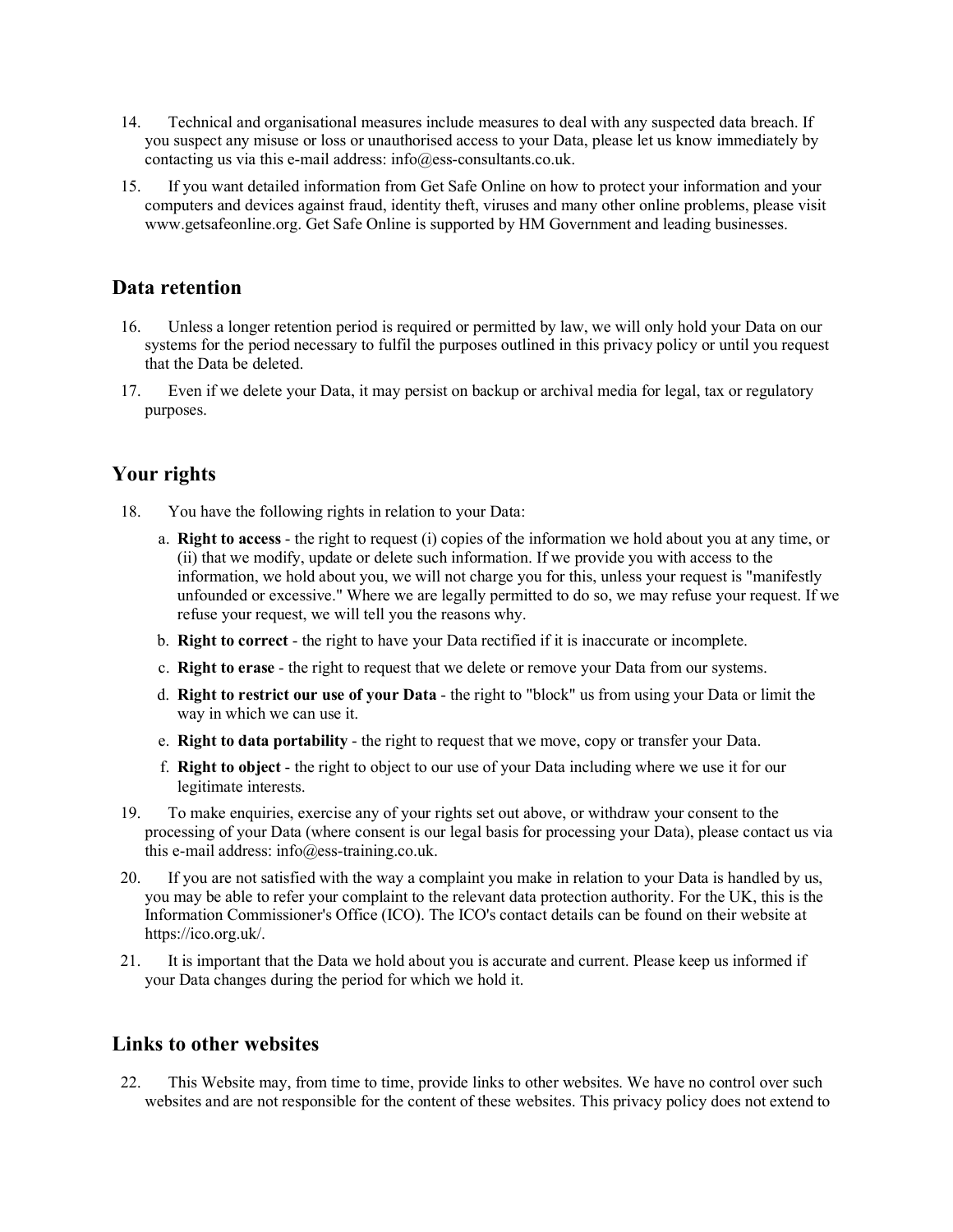your use of such websites. You are advised to read the privacy policy or statement of other websites prior to using them.

## **Changes of business ownership and control**

- 23. ESS Safety Consultants Ltd may, from time to time, expand or reduce our business and this may involve the sale and/or the transfer of control of all or part of ESS Safety Consultants Ltd. Data provided by Users will, where it is relevant to any part of our business so transferred, be transferred along with that part and the new owner or newly controlling party will, under the terms of this privacy policy, be permitted to use the Data for the purposes for which it was originally supplied to us.
- 24. We may also disclose Data to a prospective purchaser of our business or any part of it.
- 25. In the above instances, we will take steps with the aim of ensuring your privacy is protected.

## **Cookies**

- 26. This Website may place and access certain Cookies on your computer. ESS Safety Consultants Ltd uses Cookies to improve your experience of using the Website. ESS Safety Consultants Ltd has carefully chosen these Cookies and has taken steps to ensure that your privacy is protected and respected at all times.
- 27. All Cookies used by this Website are used in accordance with current UK and EU Cookie Law.
- 28. Before the Website places Cookies on your computer, you will be presented with a message bar requesting your consent to set those Cookies. By giving your consent to the placing of Cookies, you are enabling ESS Safety Consultants Ltd to provide a better experience and service to you. You may, if you wish, deny consent to the placing of Cookies; however certain features of the Website may not function fully or as intended.

| <b>Type of Cookie</b>      | <b>Purpose</b>                                                                                                                                                                                                                    |
|----------------------------|-----------------------------------------------------------------------------------------------------------------------------------------------------------------------------------------------------------------------------------|
| Strictly necessary cookies | These are cookies that are required for the operation of our<br>website. They include, for example, cookies that enable you to<br>log into secure areas of our website, use a shopping cart or make<br>use of e-billing services. |
| Functionality cookies      | These are used to recognise you when you return to our website.<br>This enables us to personalise our content for you, greet you by<br>name and remember your preferences (for example, your choice<br>of language or region).    |

29. This Website may place the following Cookies:

- 30. You can find a list of Cookies that we use in the Cookies Schedule.
- 31. You can choose to enable or disable Cookies in your internet browser. By default, most internet browsers accept Cookies but this can be changed. For further details, please consult the help menu in your internet browser.
- 32. You can choose to delete Cookies at any time; however you may lose any information that enables you to access the Website more quickly and efficiently including, but not limited to, personalisation settings.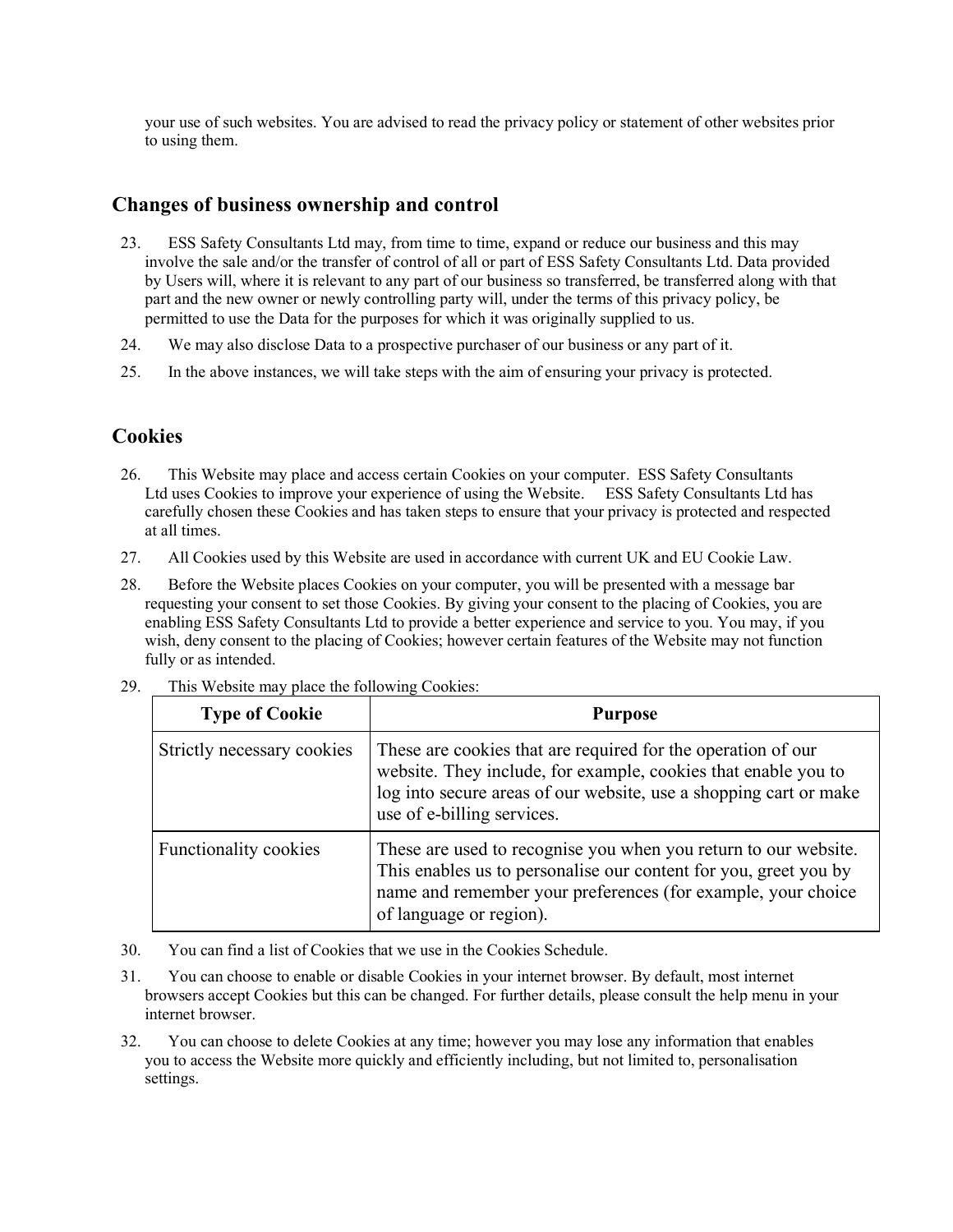- 33. It is recommended that you ensure that your internet browser is up-to-date and that you consult the help and guidance provided by the developer of your internet browser if you are unsure about adjusting your privacy settings.
- 34. For more information generally on cookies, including how to disable them, please refer to aboutcookies.org. You will also find details on how to delete cookies from your computer.

## **General**

- 35. You may not transfer any of your rights under this privacy policy to any other person. We may transfer our rights under this privacy policy where we reasonably believe your rights will not be affected.
- 36. If any court or competent authority finds that any provision of this privacy policy (or part of any provision) is invalid, illegal or unenforceable, that provision or part-provision will, to the extent required, be deemed to be deleted, and the validity and enforceability of the other provisions of this privacy policy will not be affected.
- 37. Unless otherwise agreed, no delay, act or omission by a party in exercising any right or remedy will be deemed a waiver of that, or any other, right or remedy.
- 38. This Agreement will be governed by and interpreted according to the law of England and Wales. All disputes arising under the Agreement will be subject to the exclusive jurisdiction of the English and Welsh courts.

## **Changes to this privacy policy**

39. ESS Safety Consultants Ltd reserves the right to change this privacy policy as we may deem necessary from time to time or as may be required by law. Any changes will be immediately posted on the Website and you are deemed to have accepted the terms of the privacy policy on your first use of the Website following the alterations. You may contact ESS Safety Consultants Ltd by email at info@esstraining.co.uk.

## **Attribution**

40. This privacy policy was created using a document on **01 November 2020**